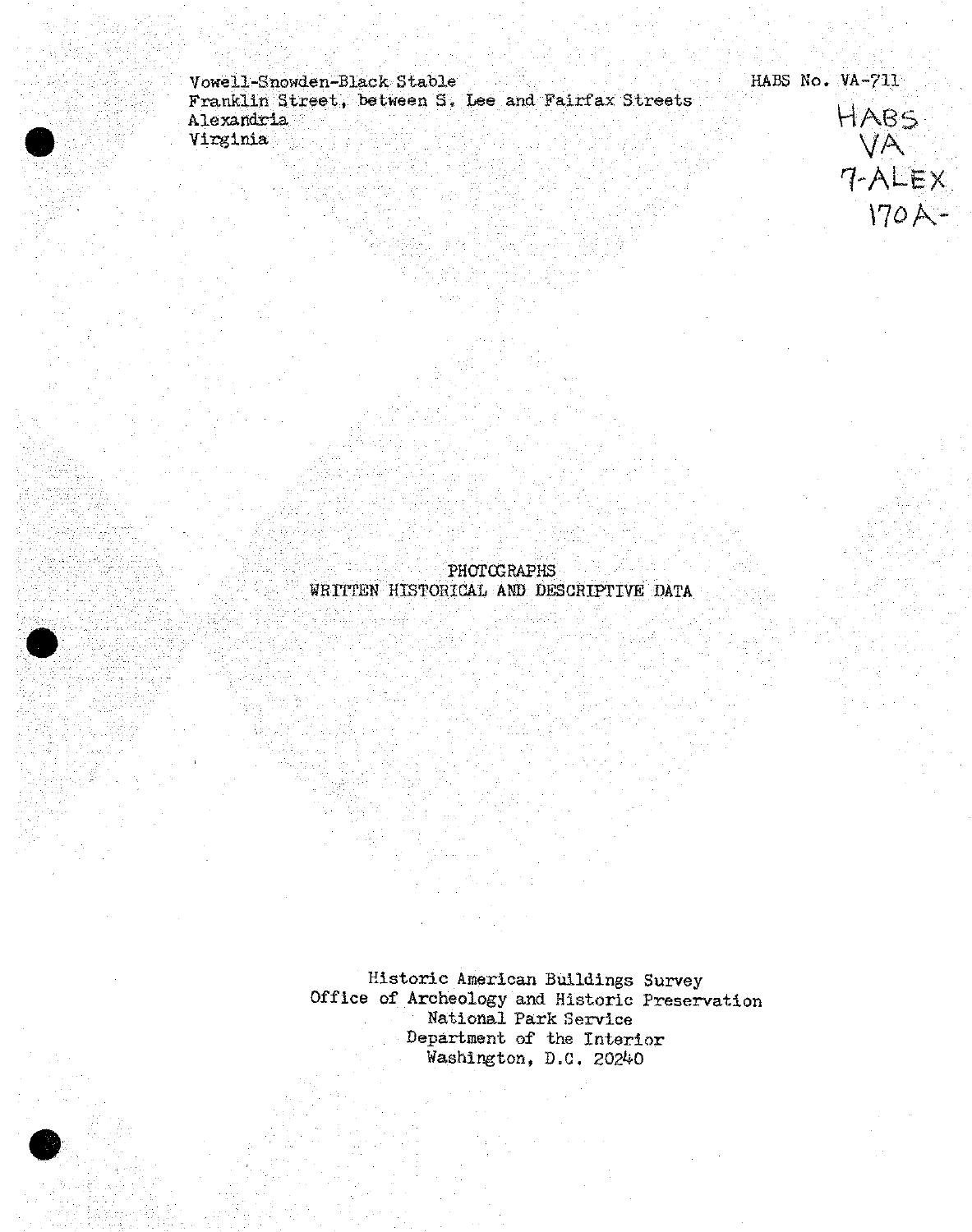## HISTORIC AMERICAN BUILDINGS SURVEY

## VOWELL-SNOWDEN-BLACK STABLE

HABS Wo. VA-711 HABS

7-ALEX

Location: Franklin Street, between Lee and Fairfax Streets,  $170A -$ Alexandria, Virginia

Present Owner: The Lee Street Corporation

Present Use: Shop and storage

**•**

Statement of Significance: The Vowell-Snowden-Black Stable and Coach House is a fine example of a once common type of dependency building of which few now remain in Alexandria. Its history is similar to that of the Vowell-Snowden-Black House (HABS report No. VA-709).

### PART I. HISTORICAL INFORMATION

- A. Physical History:
	- 1. Date of erection: Attribution, 1798-1800.
	- 2. Original and subsequent owners: This building shares the same history as that detailed in the HABS study for the Vowell-Snowden-Black House, VA-709.
	- 3. Alterations and additions: Justice Black made necessary repairs, but only one design change in substituting wide vehicular openings to serve a garage function. On the northwest corner at the rear, a two-story addition with shed roof, erected previous to his ownership, became a studio.
- B. Historical Events and Persons Connected with the Structure:

Reference has been made to the comprehensive history of the Vowell-Snowden-Black House itself, yet the Alexandria Land and Personal Property Assessments of 1810-1812, in the Virginia State Library, shed some light on the probable accommodations supplied by this structure. For these three years we read:

1810, Vol. 27, p. 19

Thomas Vowell, jun. - 2 Male Titheables; 2 Stories; 2 Cows, 1 2-Wheeled Carriage; 1 Male Dog.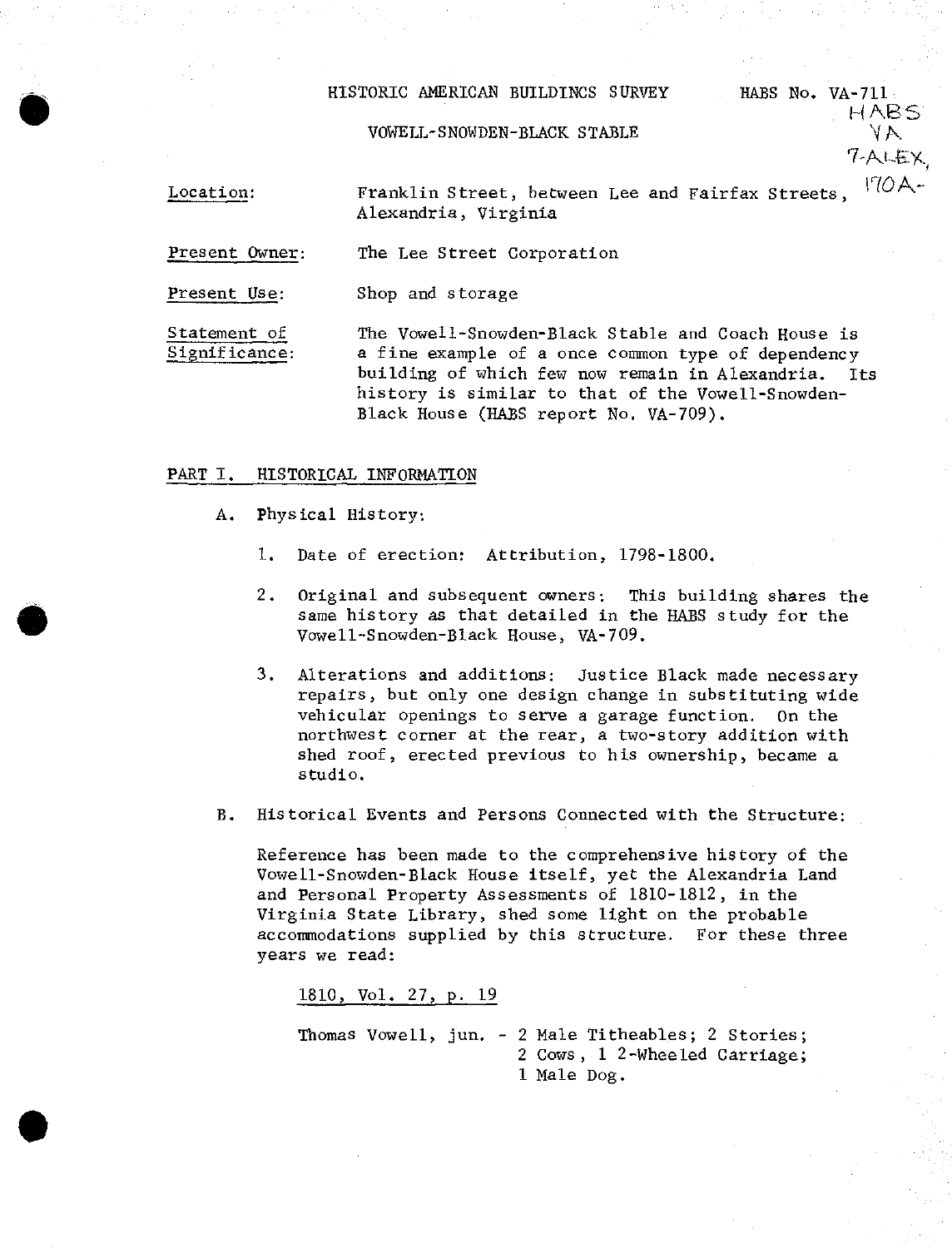VOWELL-SNOWDEN-BLACK STABLE HABS No. VA-711 (Page 2)

# 1811, Vol. 27. p. 19

Thomas Vowell, jun. - <sup>1</sup> Male Titheable; <sup>2</sup> Stories; 1 Horse; 2 Cows; <sup>1</sup> 2-Wheeled Carriage; <sup>1</sup> Male Dog.

1812, Vol. 27, p. 19

Thomas Vowell, jun. - 4 Male Titheables; <sup>2</sup> Stories; <sup>1</sup> Horse; 2 Cows; <sup>1</sup> 2-Wheeled Carriage; <sup>1</sup> Male Dog.

The two-wheeled carriage was a vehicle also called a chaise or chair. Apparently at the time the tax returns were made in 1810, Vowell was between "horses." His cows may have shared the stalls with the horse.

C. Bibliography:

**\***

See sources listed for the Vowell-Snowden-Black House, HABS report VA-709.

#### PART II. ARCHITECTURAL INFORMATION

- A. General Statement:
	- 1. Architectural character: As a rare specimen of a characteristic utilitarian building type of the Federal period, representative nature and reference value of this structure confer distinction.
	- 2. Condition of fabric: Exterior in good condition; interior relatively intact.
- B. Description of Exterior:
	- 1. Over-all dimensions: Approximately 28'-6" x 18'; one story and loft. Addition to original structure very evident in plan and elevation.
	- 2. Foundation; Brick.
	- 3. Wall construction, finish, and color: Flemish bond on south (street) elevation; common bond elsewhere. Headers are irregularly spaced, occurring at intervals of three or five courses. Brick size  $8\frac{1}{4}$ " x  $2\frac{1}{4}$ " x  $4$  (7 rows constitute 18" height).
	- 4, Chimney: Relatively modern.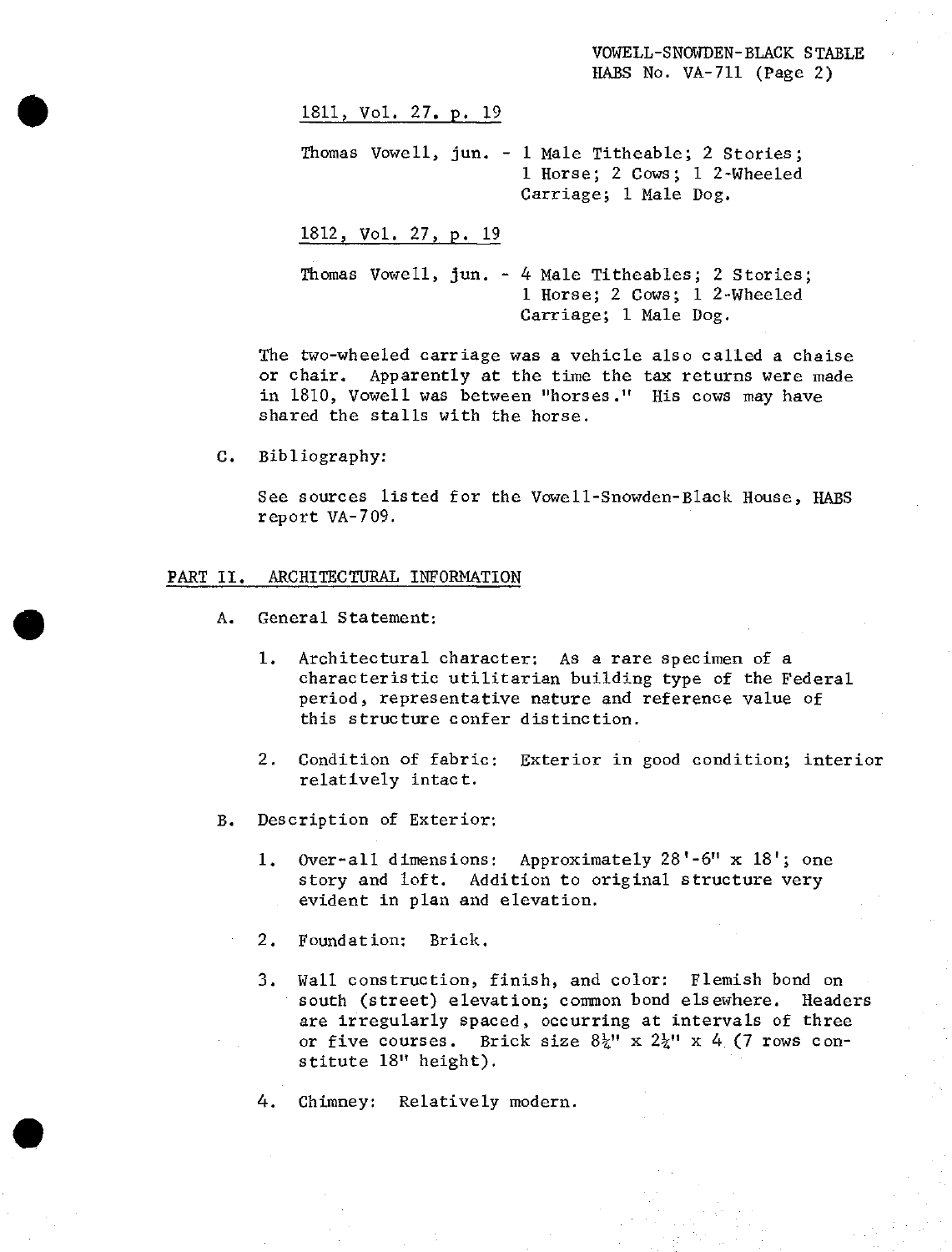5. Openings: Board-and-batten pedestrian door in southwest corner is original, but louvered panel is a later improvisation. Worth noting is the ovolo moulding with filets, the chief decorative treatment of the frame. Double vehicular doors are modern.

Vertical apertures for ventilation located under apex of roof are now closed with masonry, but discernable in brickwork from inside.

6. Roof:

**•**

a. Shape, covering: Gabled with ridge running eastwest; composition roofing.

The rafters are wood and obviously a replacement. The original plates are more or less intact with two tie beams dividing the loft into three sections. The extension of walls above the floor give added head space to this area.

- b. Cornice, eaves: Simple wooden mouldings replacing original work.
- C. Description of Interior:
	- 1. Floor plans: Behind the southwest door a narrow room, perhaps intended for the groom, runs the depth of the building. At the north end there is a narrow board-andbatten door which originally opened to the garden and in the northeast corner a similar one opening into a center space, defined by the present cement floor but more particularly by the brick footing of a cross partition. At the rear is a six-over-six light double hung window approximately centered in the rear wall of this space. Both areas are plastered and the details of the installation (brickwork and plaster) suggest that the window may have been an after-thought, but installed during construction. This space is believed to be the actual coach room.

The adjoining section to the east reveals a hard-packed earth floor, while the whitewashed walls and ceiling further suggest that here were the stalls. There would have been sufficient space for about three of them. The rear wall now has a door communicating with the garden, but that is definitely a later feature.

2. Stairways: Open ladder type stair with modern treads and railings rises north-south along the east wall of the stable.